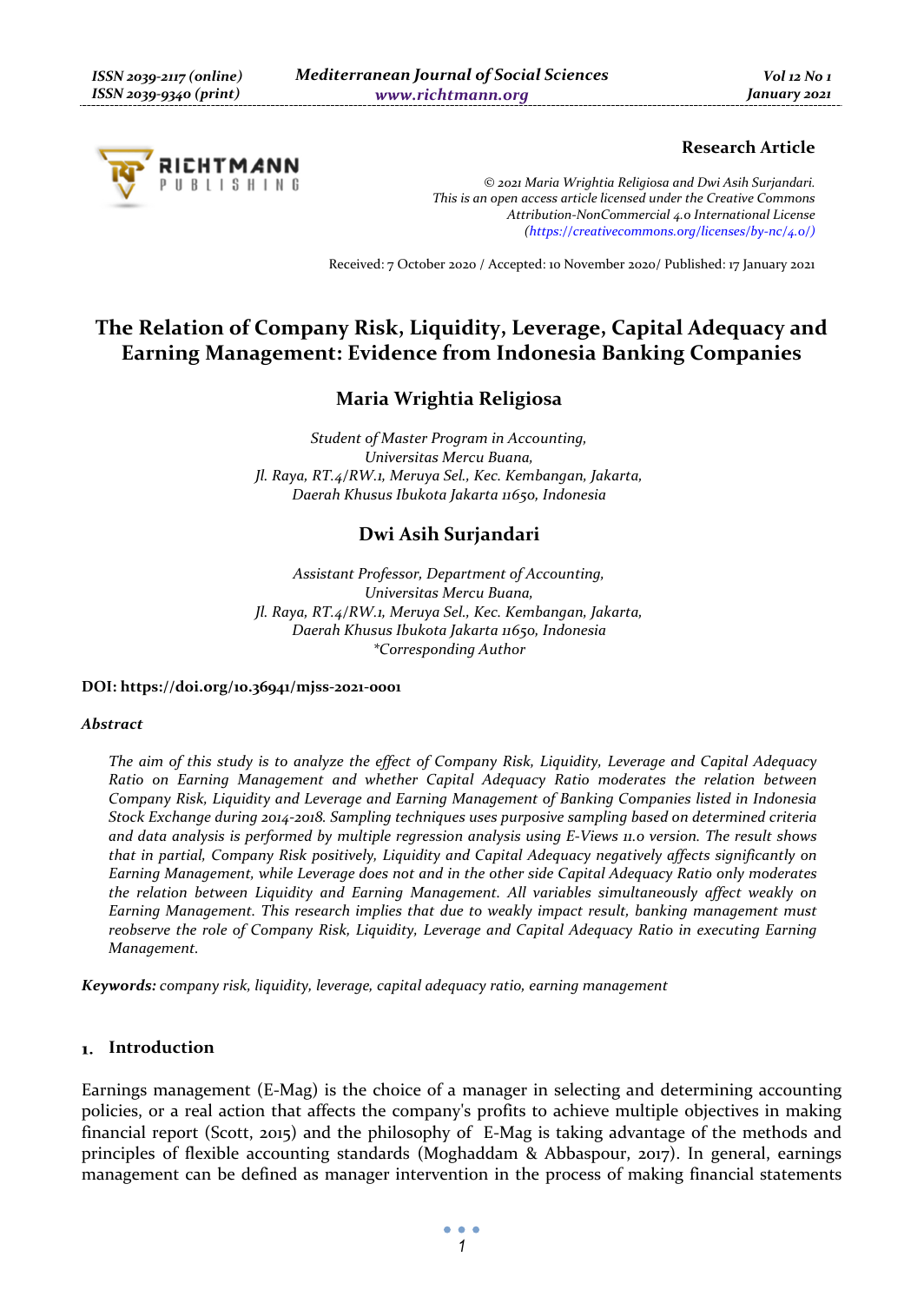| $ISSN 2039-2117 (online)$ | <b>Mediterranean Journal of Social Sciences</b> | Vol 12 No 1  |
|---------------------------|-------------------------------------------------|--------------|
| ISSN 2039-9340 (print)    | www.richtmann.org                               | January 2021 |

that provides information to external parties.

In the other side, company's earning is one of reason for investor to make investment decision and majority investor does not like the company with fluctuation earning because it represents the existence of high risk. In tax perspectives, earning fluctuation becomes another problem in fulfilling tax rules because the rule complexity made company must avoid tax case to concentrate only in their main business. For management themselves it is about reward. E-Mag has strategic role in firm's management.

Technically, there are many factors affects E-Mag, but 4 following factors encountered inconsistent result in previous studies that is Company's risk proxied by non-performing loan (NPL), Liquidity proxied by Loan to Deposit Ratio (LDR), Leverage (LEV) and Capital Adequacy proxied by Capital Adequacy Ratio (CAR)

The existence of research gap on NPL came from Friscilia and Lukman (2015) found that NPL has no effect on E-Mag, but opposite result appears on work by Kamil and Herawati (2016). While inconsistent result in the direction effect of LDR found on studies by Moghaddam & Abbaspour (2017), Sadeghi & Zareie (2015), and Mulyana, et al (2018) stated that LDR has a positive and significant effect, while Chuong (2018) declares negative effect on E-Mag. Inconsistency about the direction effect of LEV found on studies by Moghaddam & Abbaspour (2017), Sadeghi & Zaereie (2015) concluded that LEV has a significant positive effect on E-Mag, but opposite direction appears on study by Dang, et al (2017) and Chuong (2018). While Agnemas et al (2017), Yullyandra et al (2019), Domenico and Iftekhar (2013), Sadeghi and Zareie (2015), Abdul Karim & Narges (2017) states that CAR has significant negative effect but Maryani and Silvi (2020), Salhuteru & Wattimena (2015), Tahayyunihayah (2017 states that CAR has no effect on E-Mag. Meanwhile, bank operates in business with rigid rules, for instance banks must have a minimum amount of CAR for cover the risk of their operational activity, therefore CAR has a potential in strengthening or weakening the relation of observe variables on E-Mag. Based on the important role of Earning Management and the existence of inconsistency result of NPL,LDR, LEV and CAR in previous studies, also the possibility of CAR becomes moderates variable, this research is conducted with the title The Relation of Company Risk, Liquidity, Leverage, Capital Adequacy and Earnings Management (Evidence from Indonesia Banking Companies).

### **Theoritical Review and Hypotheses Development**

#### *2.1 The Grand Theory: The Agency, Stakeholder and Positive Accounting Theory*

Agency theory explains the existence of agency problem and how to resolve as consequences of shareholder (principal) absence in running their own business and appointing third parties (agent/management) (Berk *et al*., 2011) to presence. Hence, the main task of the agent is to make shareholder more prosperous, one of which appears in company's earning. Management explores all firms' resources to produce high performance in achieving earning included executing Earning Management. Meanwhile, F. Edward Freeman, stakeholder theory's originator starting explained that stake holder " is any group or individual who can affect or is affected by the achievement of the organization objectives", therefore taking into account all parties with interest in the company unavoided in all management actions, included managing the company's earning. On the other hand, Positive Accounting Theory describes the accountant's behavior road map, promotes by Watts & Zimmerman in 1986, based on Fama's hypotheses titled Efficient Market Hypothesis (EMH). Further, Watts & Zimmerman explains the capital market will react when abnormal return appears in firm's financial report, whether caused by nature or accountant intervention. Accounting practices employed by accountant driven by bonus plan, debt covenant and political cost (Indracahya, 2017. Earning Management is one form of accounting practice.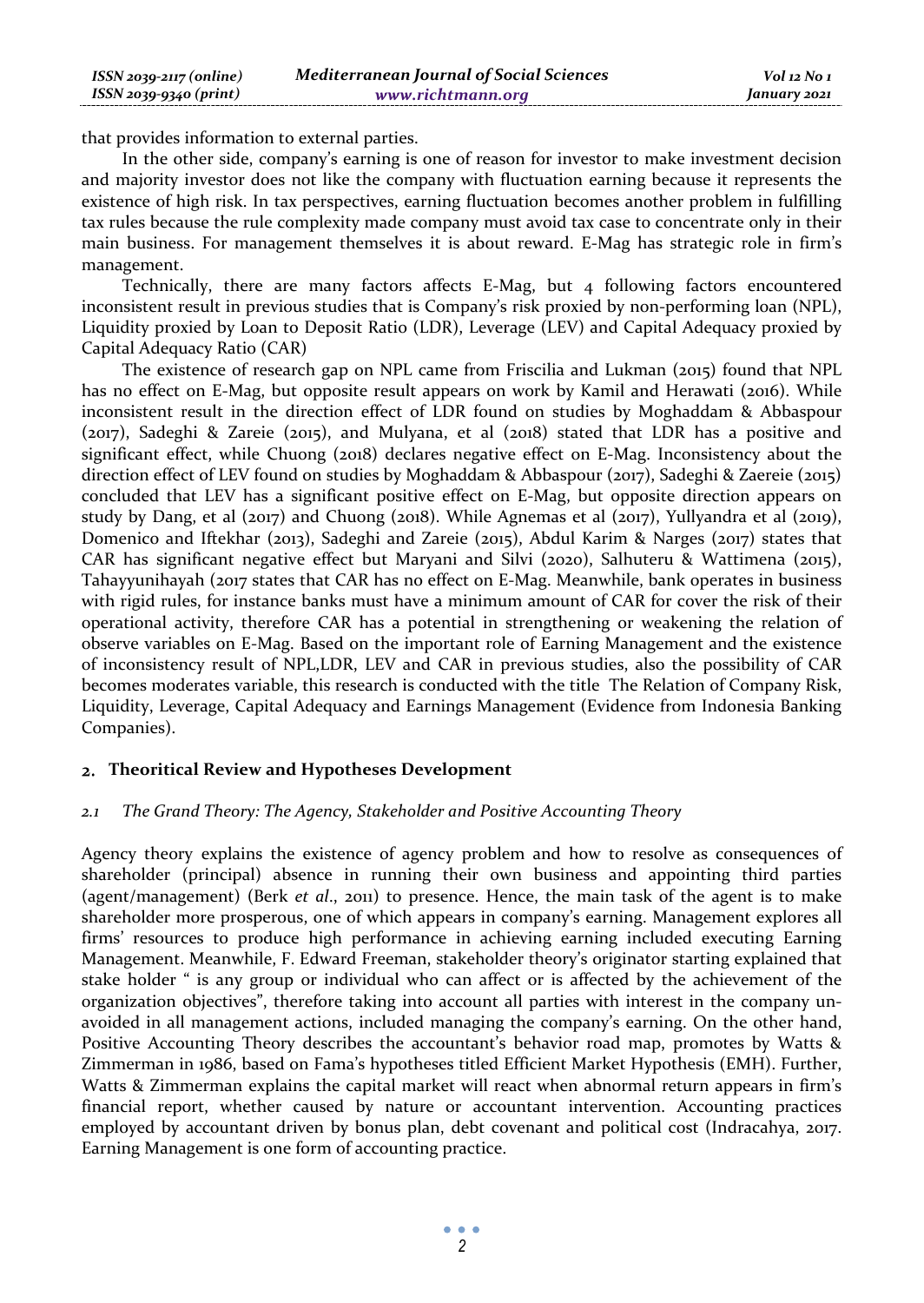#### *2.2 Literature supports Dependent Variable*

Earnings management (E-Mag) is the choice of a manager in selecting and determining accounting policies, or a real action that affects the company's profits to achieve multiple objectives in making financial report (Scott, 2015). Technically is made by taking advantage of the methods and principles of flexible accounting standards (Moghaddam & Abbaspour (2017. In general, earnings management can be defined as manager intervention in the process of making financial statements that provides information to external parties. There are some models to measure E-Mag, one of other is Jones Model as the popular one which calculated E-Mag with the formula as follows:

 $TAC_{it} = E_{it} - OCF_{it}$ 

Where,

 $TAC_{it}$  = Total Accruals i in year t

 $E_{it}$  = Operational Profit Company i in year t

 $OCF_{it}$  = Cash flow from Operation company i in year t

Then specify non-discretionary accruals for the  $\alpha_1$ ,  $\alpha_2$ ,  $\alpha_3$  parameters with the following equations:

$$
\frac{r_{AC_{it}}}{A_{it-1}} = \alpha_1 \frac{1}{A_{it-1}} + \alpha_2 \frac{\Delta REV_{it}}{A_{it-1}} + \varepsilon_{it}
$$
  
Where,

 $TA_{it}$  = Total Accrual Company i in year t

 $A_{it-1}$  = book value of total company assets i in year t

 $\Delta$ REV<sub>it</sub> = Change of Company sales revenue between t and t-1

 $E_{ir} = Error$ 

 $\alpha_1$ ,  $\alpha_2$ ,  $\alpha_3$  = Estimated company's value i

After calculating the  $\alpha_1, \alpha_2, \alpha_3$  parameters, it can be determined non-discretionary accrual values with the following equation:

 $NDA_{it} = \alpha_1 \frac{1}{4\pi}$  $rac{1}{A_{it-1}} + \alpha_2 \frac{\Delta REV_{it}}{A_{it-1}}$  $rac{r_t}{A_{it-1}}$ Where,  $NDA_{it}$  = non-discretionary accruals company i in year t  $\Delta$ REV<sub>it</sub> = change of Company sales revenue between t and t-1 The calculation of discretionary accrual values by using this following equation:  $DAC_{it} = \frac{TAC_{it}}{A_{it-1}} - NDA_{it}$ 

#### *2.3 Literature supports Independent Variables*

#### *2.3.1 Company Risk*

The risk of banking companies could be seen from the risk of bad credit faced by banks due to failure of counterpart to fulfill liabilities (Bank Indonesia, 2011). One of the measurements of credit risk is the value of non-performing loan (NPL) ratio which could be calculated by dividing the affected loan by the total loan (Kingu et al,2015). Bank Indonesia determines the sound ratio of non-performing loan (NPL) is  $\leq$  5% (regulation of Bank Indonesia, 2012).

 $NPL = \frac{Non\,Performing\,Loans}{Total\,Loans} \times 100\,\%$ 

The relation between Company Risk proxied by NPL described by Krisna (2008) where high NPL will decrease bank's income, other that will increase the credit back up cost, in turn decrease bank's capital and finally will drive management executing E-Mag. Dang et al (2018) states that bank with high NPL tends perform E-Mag. **Company Risk effects Earning Management (H1 )**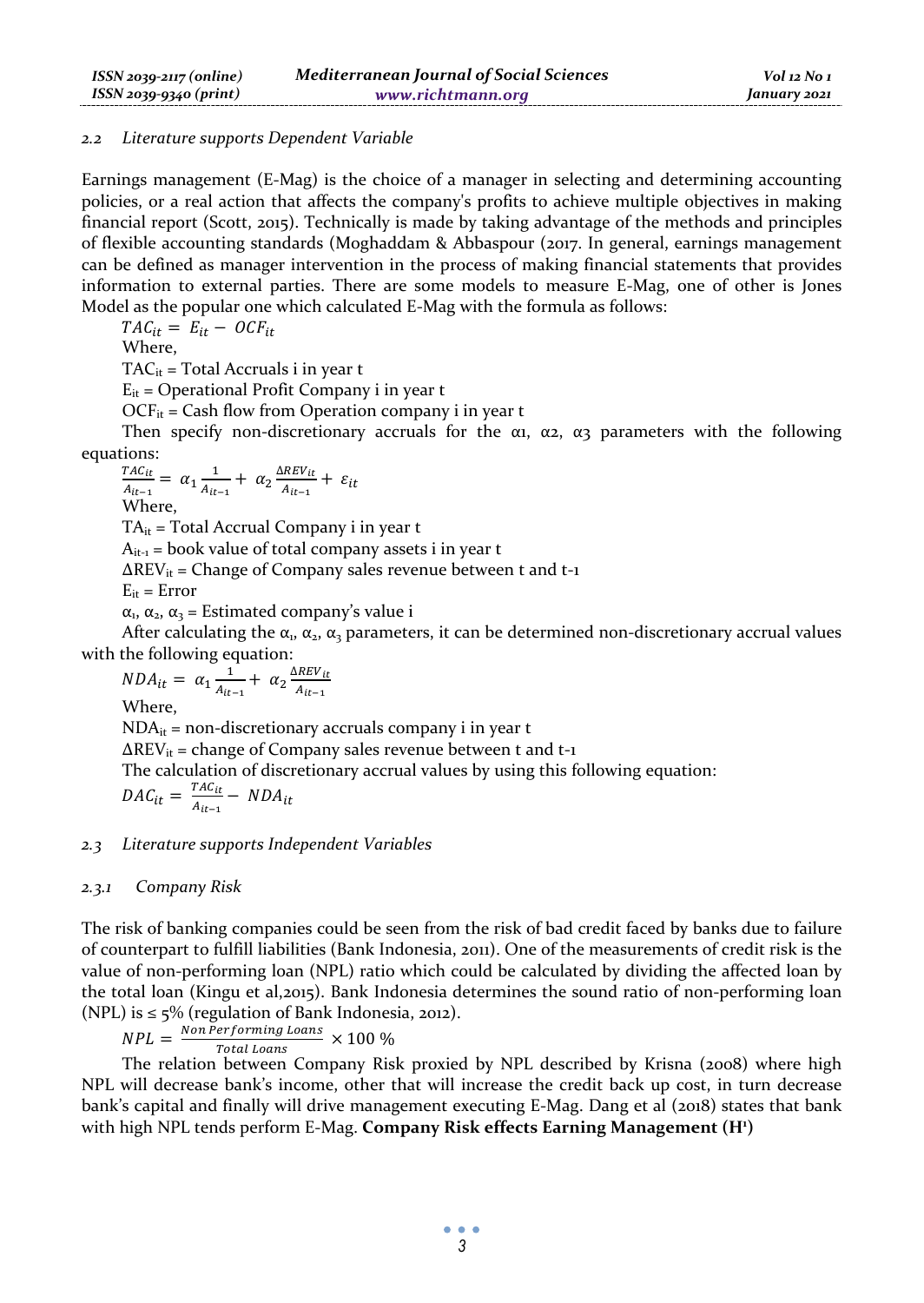### *2.3.2 Liquidity*

Liquidity relates with firm's ability to meet short-term obligation (Subramanyam, 2014) calculated as the proportion of current asset to current liability (Brigham & Houston, 2010). In bank's operation the liquidity could be measured by Loan to Deposit Ratio (LDR) as follows:

 $LDR = \frac{total\,credit}{total\,third\,party\, funds}$ 

According to Bank Indonesia Regulation (2015), the minimum limit for this ratio is 80%, while the maximum limit of LDR ratio is 92%. High LDR portrays bank's liquidity in riskier condition, while the lower LDR describes as inability bank in credit distribution that made bank lost opportunity to make profit (Winarso and Salim, 2017). On the other hand, high LDR causes low liquidity and need external financing, in turn drives to execute E-Mag, so that credit risk lower and income reported higher and finally creditor's trust could be attained. **Liquidity affects Earning Management (H2 )**

### *2.3.3 Leverage*

Leverage refers to debt financing in the corporate capital structure (Subramanyam, 2014; Widiatmoko & Mayangsari,2016)). Leverage can be calculated using several ratios, one of which is debt to equity ratio which is a percentage between total debt to total assets (Kashmir, 2010) as follows:

debt to equity ratio  $=\frac{total\, debts}{equity} \times 100\%$ 

High Leverage (DER) has the potential to increase bank risk and capital requirements so that managers are more likely to do earnings management through the use of accruals to increase interest rates income and provide the possibility of funding through shareholders (Gombolaa, et al., 2016). Companies with a high level of leverage due to the total amount of debt to total capital will suffer a high risk that the companies are threatened not to meet their obligations. **Leverage affects Earning Management (H3 )** 

### *2.3.4 Capital Adequacy Ratio (CAR)*

In banking business, capital refers an investment by shareholder that must be always stays in banking finance and no obligation to use it (Idroes and Sugiarto, 2006). Banks must maintain a minimum amount of capital regulated by the central bank as a banking regulator to cover the risks of their own operational activities The capital adequacy ratio is the provision of minimum capital that must be maintained by each bank in a certain proportion of total assets weighted by risk (ATMR) at 8% minimum (Bank Indonesia, 2013). Capital Adequacy is the result of the basic capital with total riskweighted assets (Zedan and Daas, 2017).

 $CAR = \frac{initial\;capital\;(main) + capital\;supplement\;(sub)}{weighted\;asserts\;by\;risks}$ 

Banks with lower CAR indicated as bad performance therefore tends to manage earning as result of studies by Kartika Sari & Astuti (2015), Gombola, *et al* (2016). **Capital Adequacy affects Earning Management (H4).** 

On the other hand, Company Risk, Liquidity and Leverage affects directly to Capital Adequacy Ratio, besides CAR is a measure of bank financial health that is CAR also explored as moderating variables of Company Risk, Liquidity and Leverage in relation with E-Mag. **CAR moderates the relation between Company Risk and Earning Management (H5 ). CAR moderates the relation**  between Liquidity and Earning Management (H<sup>6</sup>) and CAR moderates the relation between **Leverage and Earning Management (H7 )** 

### *2.4 Conceptual Framework and Hypotheses*

Based on the discussion in literature review and hypotheses development, the relation between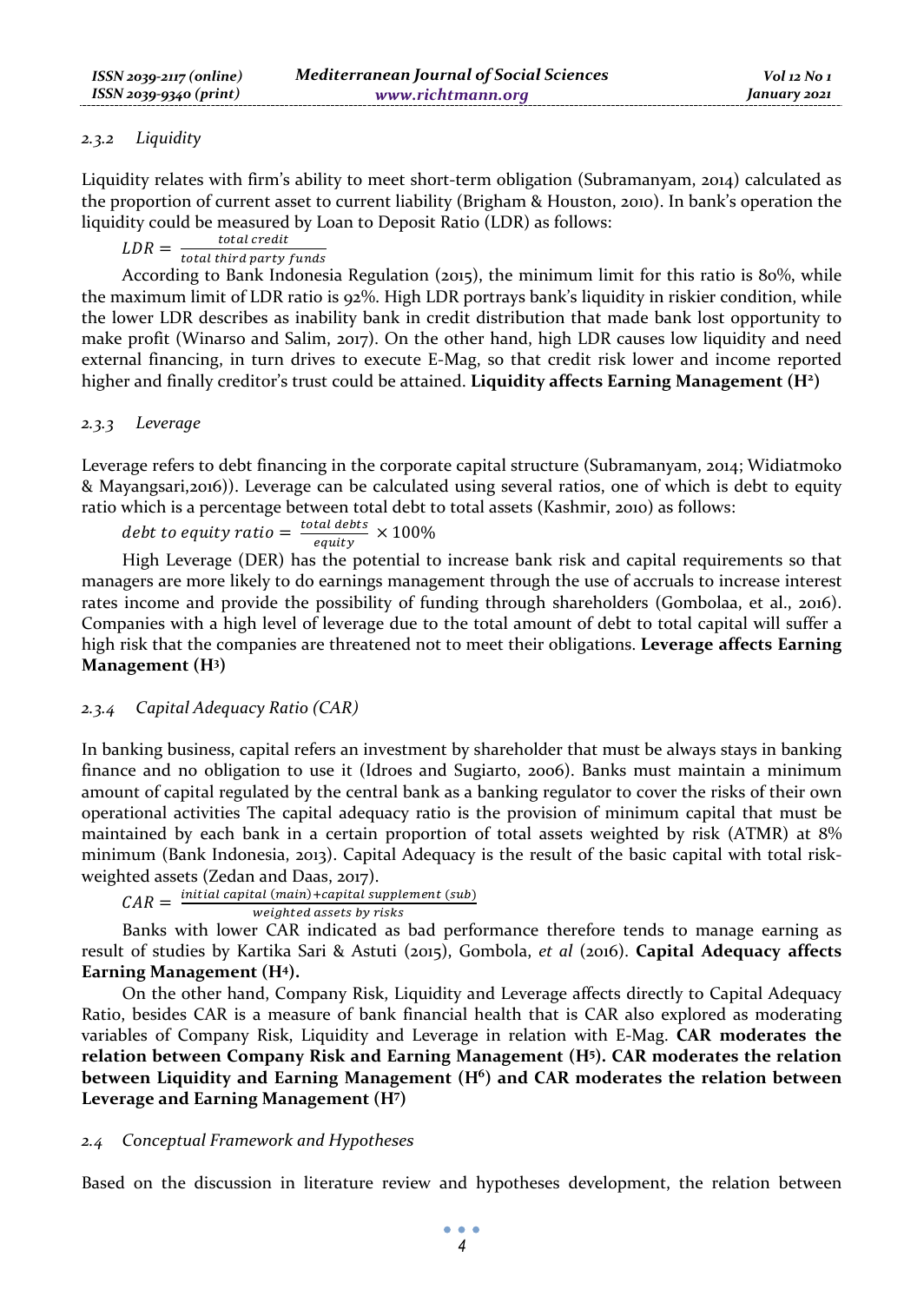Company Risk, Liquidity, Leverage, Capital Adequacy and Earning Management shows on Figure 01.



### **Figure 01.** Conceptual Framework

## **Methodology**

### *3.1 Research Design and Subject*

This research is a causality study aimed at testing the hypothesis about the effect of company's risk, leverage, liquidity, capital adequacy as an independent variable on earnings management as a dependent variable and capital adequacy as a moderation variable. The subject of the study is banking companies listed in Indonesia Stock Exchange during 2014 to 2018 and sampling technique used purposive sampling while data collected through IDX website and library research.

### *3.2 Analysis Method*

The study implicates panel data, hence regression used in analysis which supported by 11.0 version Eviews thru 5 steps as follows: a) Descriptive Statistic Analysis, b) model estimation, c) model selection, d) classical Assumption Test and e) hypotheses test, comprises : Determination Coefficient Analysis (R2), Statistical F Test, t-Test and multiple linear regression analysis.

### **Result and Discussion**

### *4.1 Descriptive Statistic Analysis*

**Table 1.** Descriptive Statistic Test Result

|                 | <b>EMAG</b> | <b>NPL</b> | LDR         | <b>LEV</b> | CAR      |
|-----------------|-------------|------------|-------------|------------|----------|
| Mean            | $-0.000736$ | 3.019458   | 84.54865    | 8.125610   | 20.67394 |
| Median          | $-0.000645$ | 2.605893   | 86.61426    | 6.084224   | 19.08304 |
| Maximum         | 0.006914    | 15.82105   | 146.3757    | 56.49693   | 66.42836 |
| Minimum         | $-0.006586$ | 0.000000   | 42.12239    | 0.622413   | 8.021778 |
| Std. Dev.       | 0.001437    | 2.243124   | 13.65273    | 6.667645   | 7.260275 |
| <b>Skewness</b> | $-0.062244$ | 2.454910   | $-0.281813$ | 2.834892   | 2.567069 |
| Kurtosis        | 10.49436    | 13.08889   | 5.398342    | 16.84398   | 13.58741 |
| Jarque-Bera     | 479.8791    | 1075.327   | 51.84550    | 1911.644   | 1182.617 |
| Probability     | 0.000000    | 0.000000   | 0.000000    | 0.000000   | 0.000000 |
| Sum             | $-0.150798$ | 618.9888   | 17332.47    | 1665.750   | 4238.158 |
| Sum Sq. Dev.    | 0.000421    | 1026.447   | 38024.99    | 9069.328   | 10753.17 |
| Observations    | 205         | 205        | 205         | 205        | 205      |

**Source:** 11.0 Version E-Views Output, 2020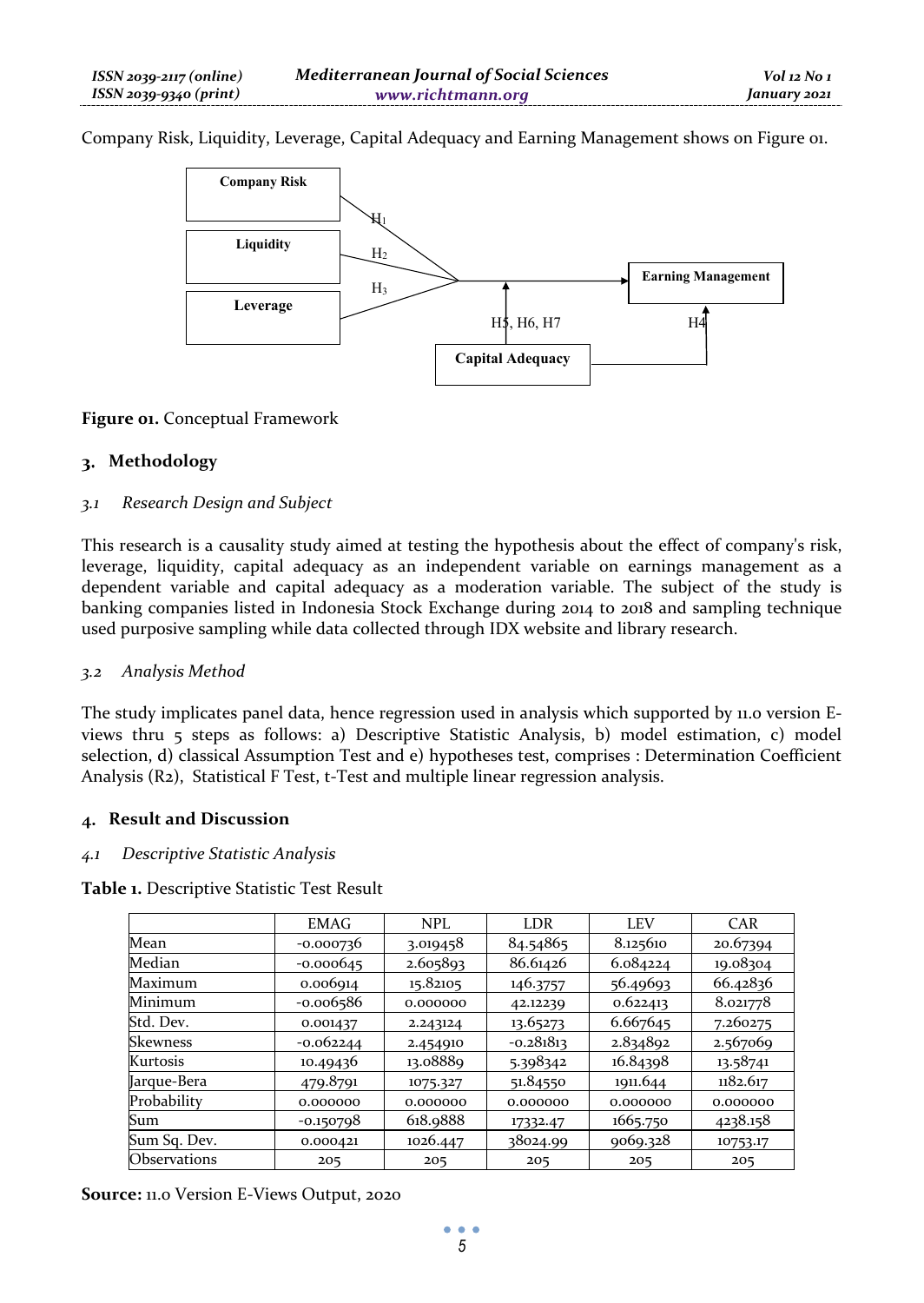Non-Performing Loan (NPL). The NPL minimum value of 0% was owned by PT. Bank National Nobu in 2014 and 2015 and the maximum of 15.82% was on PT. Bank of India Indonesia in 2016 while the average value was  $3.02\%$  and a standard deviation of 2.24%. By average value of  $3.02\%$ , Indonesia banking companies complies with the rule about minimum NPL of  $\leq$  5%.

Liquidity (LDR). The LDR minimum value of 42.12% was PT. Bank Mitraniaga in 2017 and the maximum of 146.37% on behalf of PT. Bank Woori Saudara Indonesia 1906 in 2018, while the average value is 84.54% with a standard deviation of 13.65%. The allowed range of LDR is between 80% up to 92%, that is by average LDR of 84.54 %, Indonesia banking companies complies with the rule about LDR requirement.

Leverage (LEV). The LEV has minimum value of 0.06 % owned by Bank INA Perdana in 2017 and the maximum value of 0.56% on behalf of PT. The Regional Development Bank (BPD) of Banten in 2015, while the average value is 8% and the deviation standard of 0.07%.

Capital Adequacy (CAR). The CAR minimum value of 8.02% obtained by PT. Bank Pembangunan Banten in 2015, and the maximum value of 66.46% owned by PT. Bank Ina Perdana in 2017, while the average value is 20.67% and the deviation standard of 7.26%. CAR minimum must be maintained is 8%, therefore by average value of 20.67% Indonesia banking companies complies with the rule about CAR requirement.

### *4.2 Panel Data Regression Model Formulation*

The regression model in E-views formulates through 2 steps that is model estimation and model selection.

#### *4.2.1 Panel Data Regression Model Estimation*

In model estimation, E-views offers 3 estimation models consisted of Common Effect, Fixed Effect and Random Effect regression model as stated on table 2, 3, 4 and the best model must be chosen through selection model step.

#### **Table 2.** Common Effect Model Estimation

| Dependent Variable: EMAG<br>Method: Panel Least Squares<br>Date: 11/01/20 Time: 17:04<br>Sample: 2014 2018<br>Periods included: 5<br>Cross-sections included: 41 |             |                    |             |          |
|------------------------------------------------------------------------------------------------------------------------------------------------------------------|-------------|--------------------|-------------|----------|
| Total panel (balanced) observations: 205<br>Variable                                                                                                             | Coefficient | Std. Error         | t-Statistic | Prob.    |
| $\mathcal{C}$                                                                                                                                                    | 0.004717    | 0.002004           | 2.353480    | 0.0196   |
| <b>NPL</b>                                                                                                                                                       | 0.000175    | 0.000123           | 1.418686    | 0.1576   |
| LDR.                                                                                                                                                             | $-7.80E-05$ | $2.56E-05$         | $-3.043767$ | 0.0027   |
| <b>LEV</b>                                                                                                                                                       | $5.37E-05$  | $3.71E-05$         | 1.447393    | 0.1494   |
| CAR                                                                                                                                                              | $-0.000199$ | $8.88E-05$         | $-2.244323$ | 0.0259   |
| CAR*NPL                                                                                                                                                          | $2.37E-06$  | $5.28E-06$         | 0.447969    | 0.6547   |
| CAR*LDR                                                                                                                                                          | $2.50E-06$  | $1.17E-06$         | 2.147924    | 0.0329   |
| CAR*LEV                                                                                                                                                          | $-1.28E-06$ | $2.28E-06$         | -0.561441   | 0.5751   |
| Root MSE                                                                                                                                                         | 0.001271    | R-squared          |             | 0.214764 |
| Mean dependent var                                                                                                                                               | $-0.000736$ | Adjusted R-squared |             | 0.186863 |
| S.D. dependent var                                                                                                                                               | 0.001437    | S.E. of regression |             | 0.001296 |
| Akaike info criterion                                                                                                                                            | $-10.42057$ | Sum squared resid  |             | 0.000331 |
| Schwarz criterion                                                                                                                                                | $-10.29089$ | Log likelihood     |             | 1076.108 |
| Hannan-Quinn criter.                                                                                                                                             | $-10.36812$ | F-statistic        |             | 7.697161 |
| Durbin-Watson stat                                                                                                                                               | 1.477279    | Prob(F-statistic)  |             | 0.000000 |

**Source:** 11.0 Version E-Views Output, 2020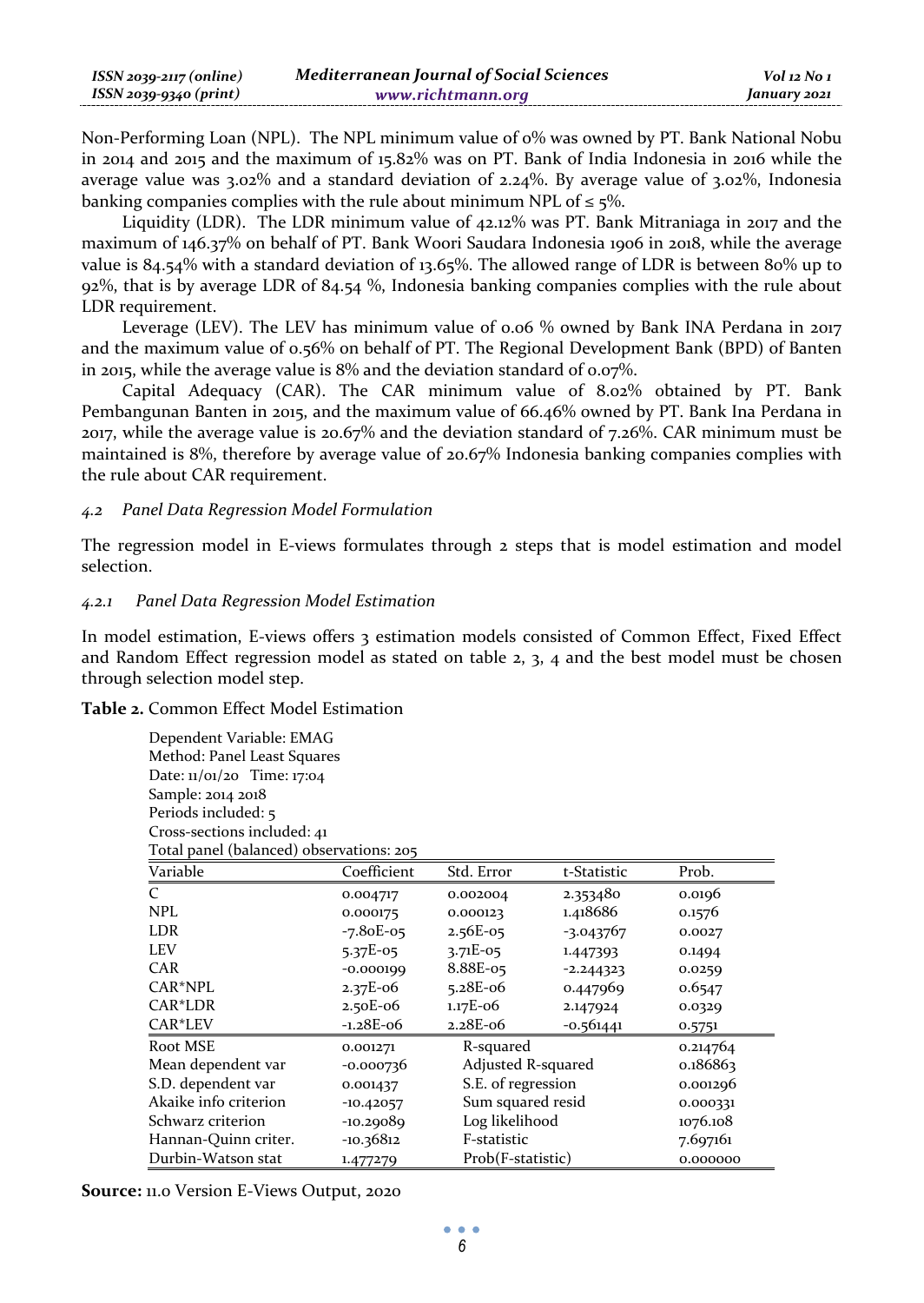# **Table 3.** Fixed Effect Model Estimation

| Dependent Variable: EMAG                 |  |  |  |  |
|------------------------------------------|--|--|--|--|
| Method: Panel Least Squares              |  |  |  |  |
| Date: 11/01/20 Time: 17:07               |  |  |  |  |
| Sample: 2014 2018                        |  |  |  |  |
| Periods included: 5                      |  |  |  |  |
| Cross-sections included: 41              |  |  |  |  |
| Total panel (balanced) observations: 205 |  |  |  |  |

| Variable                              | Coefficient                  | Std. Error         | t-Statistic | Prob.    |  |
|---------------------------------------|------------------------------|--------------------|-------------|----------|--|
| $\mathcal{C}_{\mathcal{C}}$           | 0.004745                     | 0.003006           | 1.578175    | 0.1165   |  |
| NPI.                                  | 0.000223                     | 0.000151           | 1.479053    | 0.1411   |  |
| LDR                                   | $-8.04E-05$                  | $3.75E-05$         | $-2.142288$ | 0.0337   |  |
| <b>LEV</b>                            | $5.70E-05$                   | $4.65E-05$         | 1.226102    | 0.2220   |  |
| CAR                                   | $-0.000191$                  | 0.000114           | $-1.678595$ | 0.0952   |  |
| CAR*NPL                               | 2.80E-06                     | $6.59E-06$         | 0.424634    | 0.6717   |  |
| CAR*LDR                               | $2.32E-06$                   | $1.52E-06$         | 1.529499    | 0.1282   |  |
| CAR*LEV                               | $-4.18E-07$                  | $3.89E-06$         | $-0.107490$ | 0.9145   |  |
|                                       | <b>Effects Specification</b> |                    |             |          |  |
| Cross-section fixed (dummy variables) |                              |                    |             |          |  |
| Root MSE                              | 0.001106                     | R-squared          |             | 0.405243 |  |
| Mean dependent var                    | $-0.000736$                  | Adjusted R-squared |             | 0.227195 |  |
| S.D. dependent var                    | 0.001437                     | S.E. of regression |             | 0.001264 |  |
| Akaike info criterion                 | $-10.30816$                  | Sum squared resid  |             | 0.000251 |  |
| Schwarz criterion                     | $-9.530087$                  | Log likelihood     |             | 1104.586 |  |
| Hannan-Quinn criter.                  | $-9.993447$                  | F-statistic        |             | 2.276032 |  |
| Durbin-Watson stat                    | 1.971315                     | Prob(F-statistic)  |             | 0.000084 |  |

**Source:** 11.0 Version E-Views Output, 2020

# **Table 4.** Random Effect Model Estimation

| Dependent Variable: EMAG                          |                              |            |             |        |  |  |
|---------------------------------------------------|------------------------------|------------|-------------|--------|--|--|
| Method: Panel EGLS (Cross-section random effects) |                              |            |             |        |  |  |
| Date: $11/01/20$ Time: 17:09                      |                              |            |             |        |  |  |
| Sample: 2014 2018                                 |                              |            |             |        |  |  |
| Periods included: 5                               |                              |            |             |        |  |  |
| Cross-sections included: 41                       |                              |            |             |        |  |  |
| Total panel (balanced) observations: 205          |                              |            |             |        |  |  |
| Swamy and Arora estimator of component variances  |                              |            |             |        |  |  |
| Variable                                          | Coefficient                  | Std. Error | t-Statistic | Prob.  |  |  |
| $\mathcal{C}_{\mathcal{C}}$                       | 0.004718                     | 0.002102   | 2.244416    | 0.0259 |  |  |
| NPL                                               | 0.000185                     | 0.000126   | 1.462767    | 0.1451 |  |  |
| LDR                                               | $-7.85E-05$                  | $2.68E-05$ | $-2.931624$ | 0.0038 |  |  |
| <b>LEV</b>                                        | $5.46E-05$                   | $3.80E-05$ | 1.438715    | 0.1518 |  |  |
| CAR                                               | $-0.000198$                  | $9.19E-05$ | $-2.153716$ | 0.0325 |  |  |
| $CAR*NPL$                                         | $2.39E-06$                   | $5.45E-06$ | 0.438922    | 0.6612 |  |  |
| CAR*LDR                                           | $2.49E-06$                   | $1.21E-06$ | 2.062244    | 0.0405 |  |  |
| CAR*LEV                                           | $-1.23E-06$                  | $2.40E-06$ | $-0.513370$ | 0.6083 |  |  |
|                                                   | <b>Effects Specification</b> |            |             |        |  |  |
|                                                   |                              |            | S.D.        | Rho    |  |  |
| Cross-section random                              |                              |            | 0.000363    | 0.0762 |  |  |
| Idiosyncratic random                              |                              |            | 0.001264    | 0.9238 |  |  |

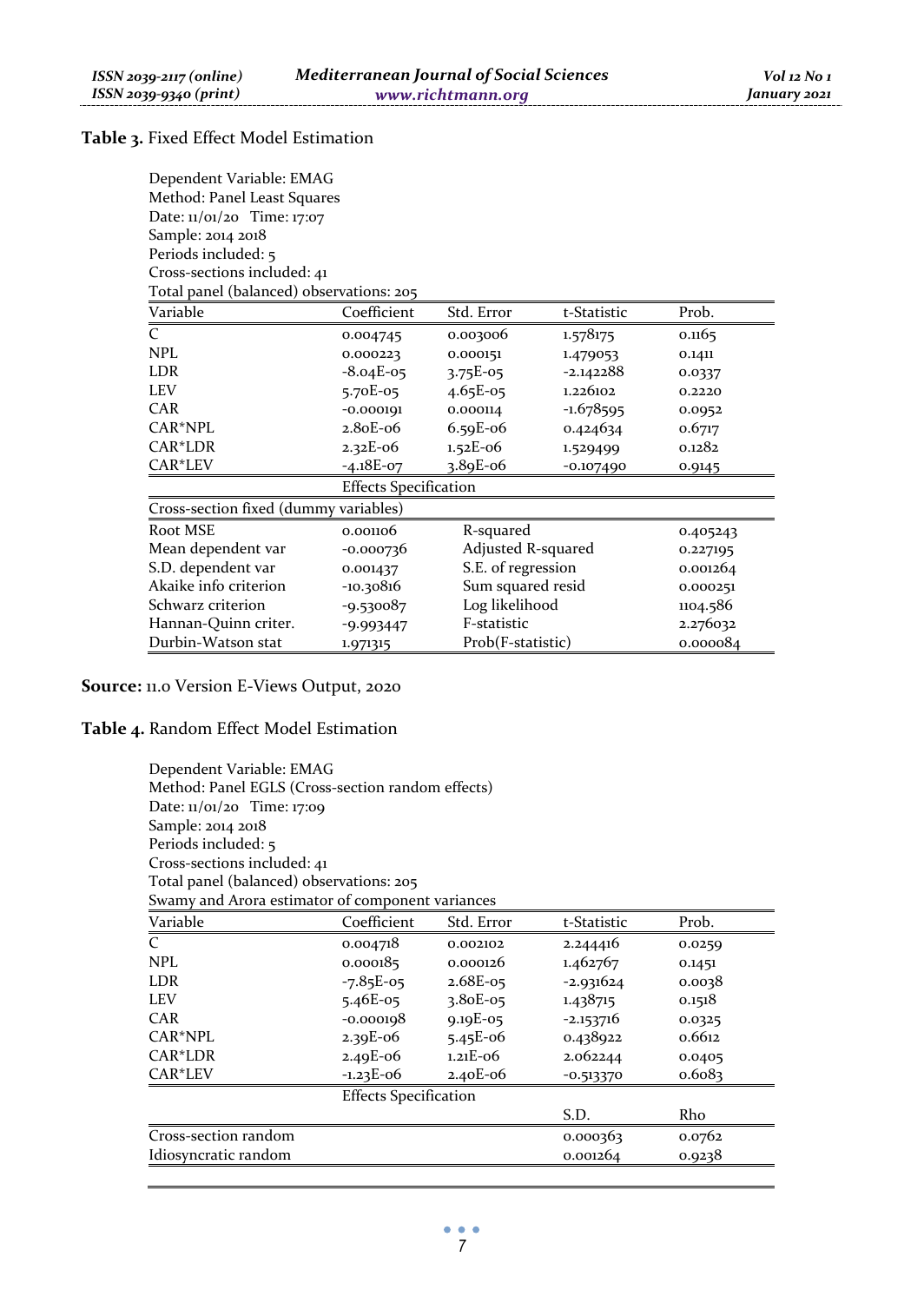|                    | <b>Weighted Statistics</b> |                    |             |
|--------------------|----------------------------|--------------------|-------------|
| Root MSE           | 0.001226                   | R-squared          | 0.212655    |
| Mean dependent var | $-0.000619$                | Adjusted R-squared | 0.184679    |
| S.D. dependent var | 0.001385                   | S.E. of regression | 0.001251    |
| Sum squared resid  | 0.000308                   | F-statistic        | 7.601153    |
| Durbin-Watson stat | 1.588093                   | Prob(F-statistic)  | 0.000000    |
|                    | Unweighted Statistics      |                    |             |
| R-squared          | 0.214397                   | Mean dependent var | $-0.000736$ |
| Sum squared resid  | 0.000331                   | Durbin-Watson stat | 1.478218    |

**Source:** 11.0 Version E-Views Output, 2020

#### *4.2.2 Panel Data Regression Model Selection*

In selection model, there is 3 tests in selecting the models namely the Chow, the Hausman and the Lagrange Multiplier test.

Chow Test elect model by comparing common and fixed effect model for testing the hypotheses as follows:

H<sub>0</sub>: Common Effect Model

H<sub>1</sub>: Fixed Effect Model

With condition H<sub>0</sub> will be rejected if P-value  $\lt \alpha$  ( $\alpha$  = 5%) and accepted if P-value  $\gt$  0.05 and vice versa and the result shows that the value of Cross section F probability of 0.1634  $>$  0.05, that is Common Effect Model selected as seen on part of test result on Table 5.

### **Table 5.** Chow Test Result

| Redundant Fixed Effects Tests    |                  |          |        |
|----------------------------------|------------------|----------|--------|
| Equation: Untitled               |                  |          |        |
| Test cross-section fixed effects |                  |          |        |
| <b>Effects Test</b>              | <b>Statistic</b> | d.f.     | Prob.  |
| Cross-section F                  | 1.257035         | (40,157) | 0.1634 |
| Cross-section Chi-square         | 56.955454        | 40       | 0.0399 |

**Source:** 11.0 Version E-Views Output, 2020

Selection model in Hausman Test done by comparing Fixed Effect and Random Effect Model and testing the hypotheses as follows:

H0: Random Effect Model

H1: Fixed Effect Model

Under condition if P-value  $\lt o$ ,  $o$ <sub>5</sub>, Ho rejected and if P-value  $>$   $o$ ,  $o$ <sub>5</sub>, Ho accepted. The result appears that Cross Section prob 0.0882 > 0.05, therefore Random Effect Model selected seen on Table 6.

### **Table 6.** Hausman Test Result

| Correlated Random Effects - Hausman Test |                                |        |
|------------------------------------------|--------------------------------|--------|
| Equation: Untitled                       |                                |        |
| Test cross-section random effects        |                                |        |
| Test Summary                             | Chi-Sq. Statistic Chi-Sq. d.f. | Prob.  |
| Cross-section random                     | 3.030664                       | 0.8822 |

**Source:** 11.0 Version E-Views Output, 2020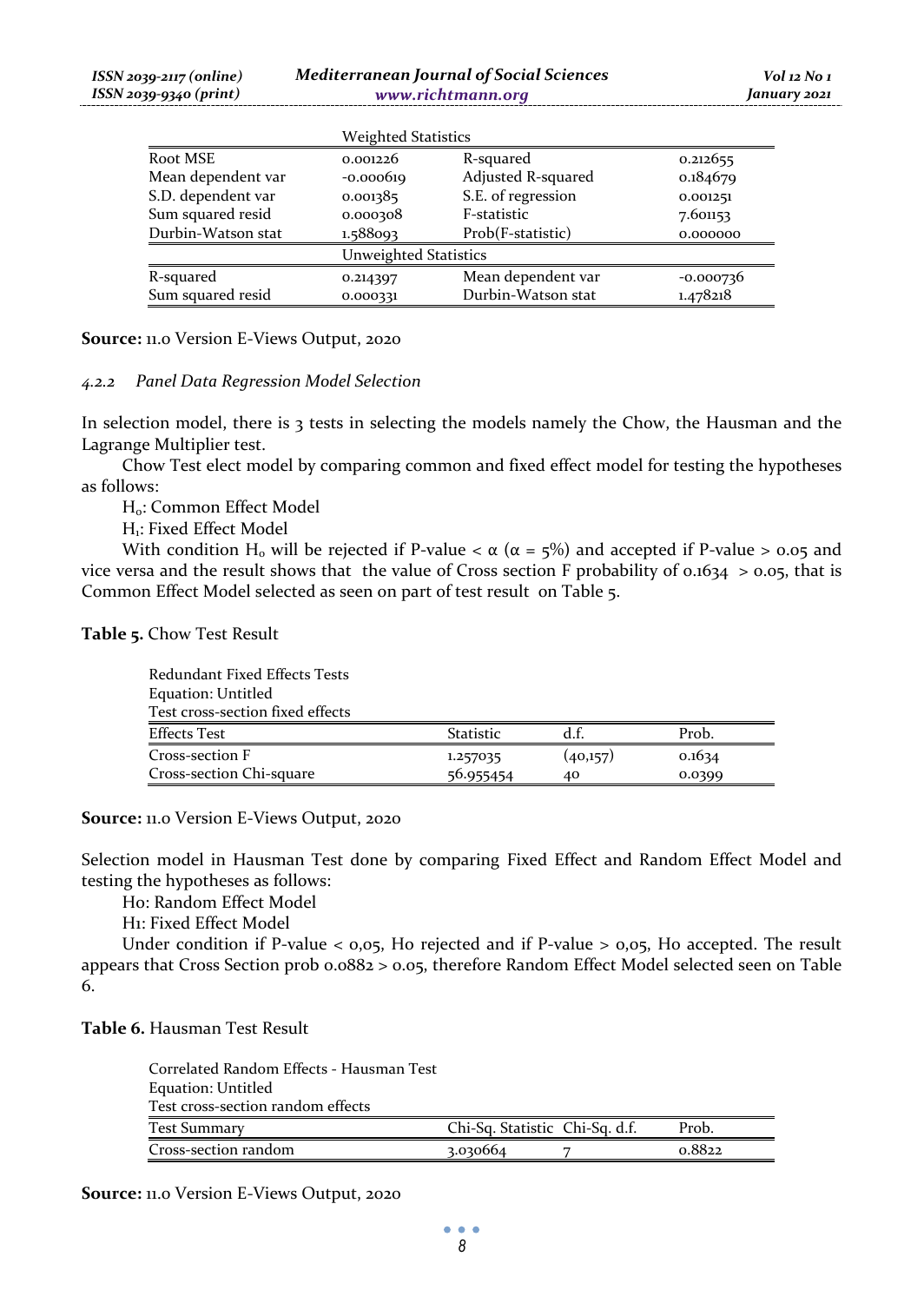| $ISSN 2039-2117 (online)$ | <b>Mediterranean Journal of Social Sciences</b> | $Vol$ 12 No 1 |
|---------------------------|-------------------------------------------------|---------------|
| $ISSN 2039-9340 (print)$  | www.richtmann.org                               | January 2021  |

Meanwhile Lagrange Multiplier Test selects models by comparing Common Effect and Random Effect Model for preferable model and testing the hypotheses as follows:

H0: Common Effect Model

H1: Random Effect Model

Under condition if P-value  $<$  0,05, Ho rejected and if P-value  $>$  0,05, Ho accepted. The result of Hausman Test shown that the probability of Chi Square value is 0.3877 > 0.05, therefore Common Effect selected as appears on Table 7.

**Table 7.** Lagrange Multiplier Test Result

Lagrange Multiplier Tests for Random Effects Null hypotheses: No effects Alternative hypotheses: Two-sided (Breusch-Pagan) and one-sided (all others) alternatives

|                      | <b>Test Hypothesis</b> |          |             |  |
|----------------------|------------------------|----------|-------------|--|
|                      | Cross-section          | Time     | Both        |  |
| Breusch-Pagan        | 0.746226               | 9.323087 | 10.06931    |  |
|                      | (0.3877)               | (0.0023) | (0.0015)    |  |
| Honda                | 0.863844               | 3.053373 | 2.769891    |  |
|                      | (0.1938)               | (0.0011) | (0.0028)    |  |
| King-Wu              | 0.863844               | 3.053373 | 3.171736    |  |
|                      | (0.1938)               | (0.0011) | (0.0008)    |  |
| Standardized Honda   | 1.310357               | 3.801141 | $-1.598922$ |  |
|                      | (0.0950)               | (0.0001) | (0.9451)    |  |
| Standardized King-Wu | 1.310357               | 3.801141 | 0.625345    |  |
|                      | (0.0950)               | (0.0001) | (0.2659)    |  |
| Gourieroux, et al.*  |                        |          | 10.06931    |  |
|                      |                        |          | (0.0024)    |  |

**Source:** 11.0 Version E-Views Output, 2020

The following table 8 summarizes the result of selection model.

#### **Table 8.** Selection Model Result

| The Test Type | <b>Comparing Model</b>                               | Cross Section Probability   Model Selected |                     |
|---------------|------------------------------------------------------|--------------------------------------------|---------------------|
| Chow          | Common Effect Vs Fixed Effect                        | 0.1634                                     | Common Effect       |
| Hausman       | Fixed Effect Vs Random Effect                        | 0.0882                                     | Random Effect       |
|               | Lagrange Multiplier   Common Effect Vs Random Effect | 0.3877                                     | Common Effect Model |

#### **Source:** Processed Data, 2020

Based on the above table, the model selected is Common Effect Model.

### *4.3 Classical Assumption Test*

The minimum test must be run to meet the assumption of BLUE (Best Linear Unbiased Estimation) is Multicollinearity, Heteroscedasticity and Autocorrelation test (Ekananda, M, 2016).

#### *4.3.1 Multicollinearity Test*

Multicollinearity test aims to find the existence of the correlation between independent variables, BLUE assumption needs no multicollinearity. The result shown on Table 9.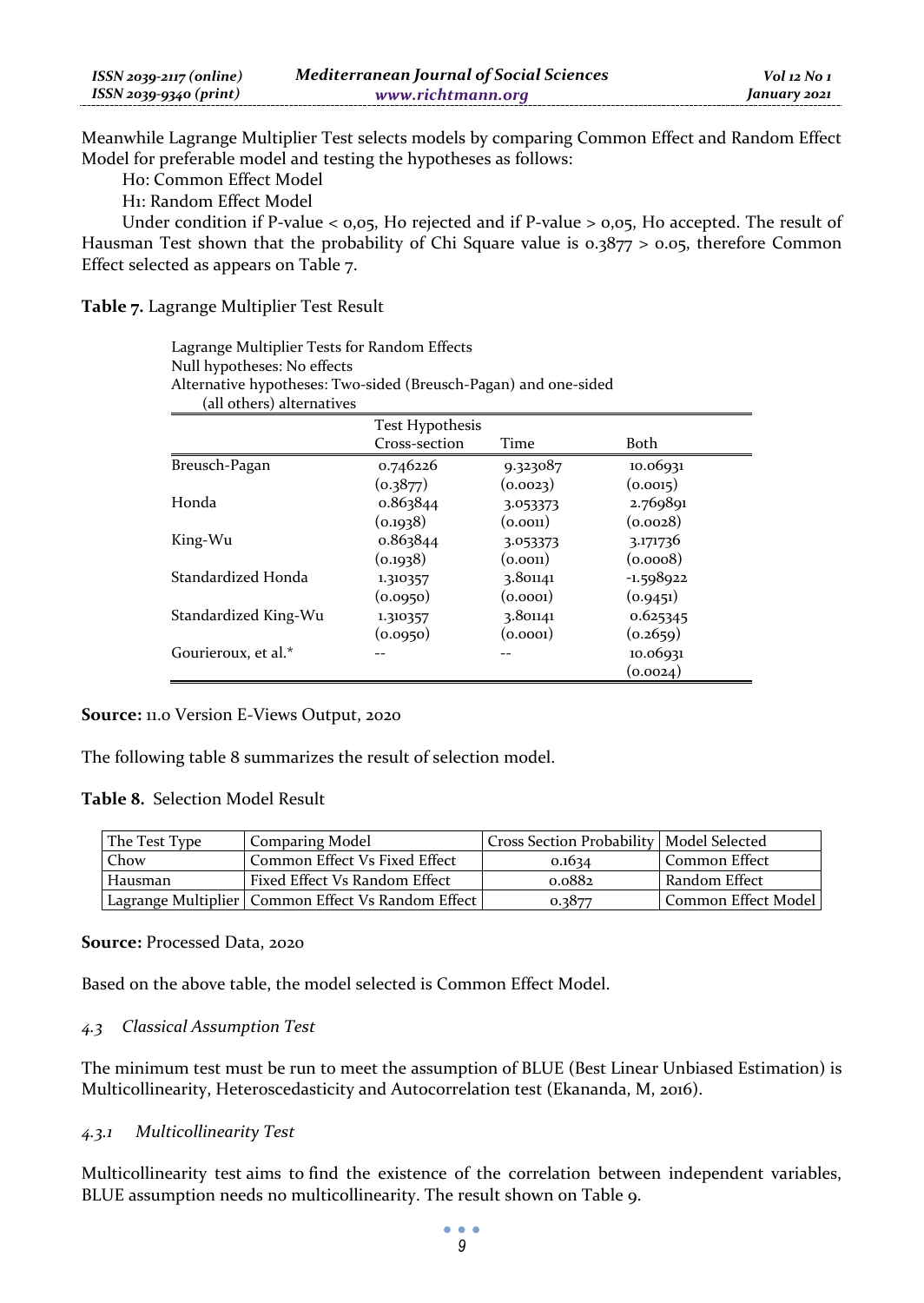**Table 9.** Multicollinearity Test Result

|            | <b>NPL</b>   | LDR        | LEV          | CAR          |
|------------|--------------|------------|--------------|--------------|
| <b>NPL</b> |              | 0.09129652 | 0.13127050   | -0.0887940   |
| LDR        | 0.09129652   |            | 0.19801116   | $-0.1369011$ |
| LEV        | 0.13127050   | 0.10801116 |              | $-0.3447355$ |
| CAR        | $-0.0887940$ | 0.1369011  | $-0.3447355$ |              |

#### **Source:** 11.0 Version E-Views Output, 2020

All of correlation coefficient between NP, LDR, LEV and CAR < 0.80 as seen on Table 4.9, concluded that there is no multicollinearity problem.

#### *4.3.2 Heteroscedasticity Test*

E-views model estimation of Common Effect and Fixed effect are potential experiences heteroscedasticity problem. To resolve this, the preferable model is found by comparing the model selected with and without weight. The following tables shows Common Effect Model without (table 2) and with weight (table 10).

**Table 10.** Weighted Common Effect Model

| Dependent Variable: EMAG<br>Method: Panel EGLS (Cross-section weights)<br>Date: 11/01/20 Time: 17:06<br>Sample: 2014 2018<br>Periods included: 5<br>Cross-sections included: 41<br>Total panel (balanced) observations: 205<br>Linear estimation after one-step weighting matrix |                              |                                   |             |          |
|----------------------------------------------------------------------------------------------------------------------------------------------------------------------------------------------------------------------------------------------------------------------------------|------------------------------|-----------------------------------|-------------|----------|
| Variable                                                                                                                                                                                                                                                                         | Coefficient                  | Std. Error                        | t-Statistic | Prob.    |
| $\mathcal{C}_{\mathcal{C}}$                                                                                                                                                                                                                                                      | 0.003397                     | 0.001016                          | 3.344607    | 0.0010   |
| NPL                                                                                                                                                                                                                                                                              | 0.000167                     | $7.37E-05$                        | 2.271094    | 0.0242   |
| <b>LDR</b>                                                                                                                                                                                                                                                                       | $-6.10E-05$                  | $1.44E-05$                        | $-4.242391$ | 0.0000   |
| <b>LEV</b>                                                                                                                                                                                                                                                                       | $2.86E-05$                   | 2.39E-05                          | 1.195965    | 0.2331   |
| CAR                                                                                                                                                                                                                                                                              | $-0.000186$                  | $4.26E-05$                        | $-4.374756$ | 0.0000   |
| $CAR*NPL$                                                                                                                                                                                                                                                                        | $1.17E - 06$                 | $3.12E-06$                        | 0.375505    | 0.7077   |
| CAR*LDR                                                                                                                                                                                                                                                                          | $2.45E-06$                   | $6.35E-07$                        | 3.865543    | 0.0002   |
| CAR*LEV                                                                                                                                                                                                                                                                          | $-1.05E-06$                  | $1.16E-06$                        | $-0.900336$ | 0.3690   |
|                                                                                                                                                                                                                                                                                  | <b>Weighted Statistics</b>   |                                   |             |          |
| Root MSE                                                                                                                                                                                                                                                                         | 0.001211                     | R-squared                         |             | 0.361095 |
| Mean dependent var                                                                                                                                                                                                                                                               | $-0.001588$                  | Adjusted R-squared                |             | 0.338393 |
| S.D. dependent var                                                                                                                                                                                                                                                               | 0.002718                     | S.E. of regression                |             | 0.001235 |
| Sum squared resid                                                                                                                                                                                                                                                                | 0.000301                     | F-statistic                       |             | 15.90574 |
| Durbin-Watson stat                                                                                                                                                                                                                                                               | 1.446828                     | Prob(F-statistic)<br>0.000000     |             |          |
|                                                                                                                                                                                                                                                                                  | <b>Unweighted Statistics</b> |                                   |             |          |
| R-squared                                                                                                                                                                                                                                                                        | 0.183056                     | Mean dependent var<br>$-0.000736$ |             |          |
| Sum squared resid                                                                                                                                                                                                                                                                | 0.000344                     | Durbin-Watson stat                |             | 1.458758 |

**Source:** 11.0 Version E-Views Output, 2020

The comparation of un-weighted and weighted Common Effect model seen on the following table 11.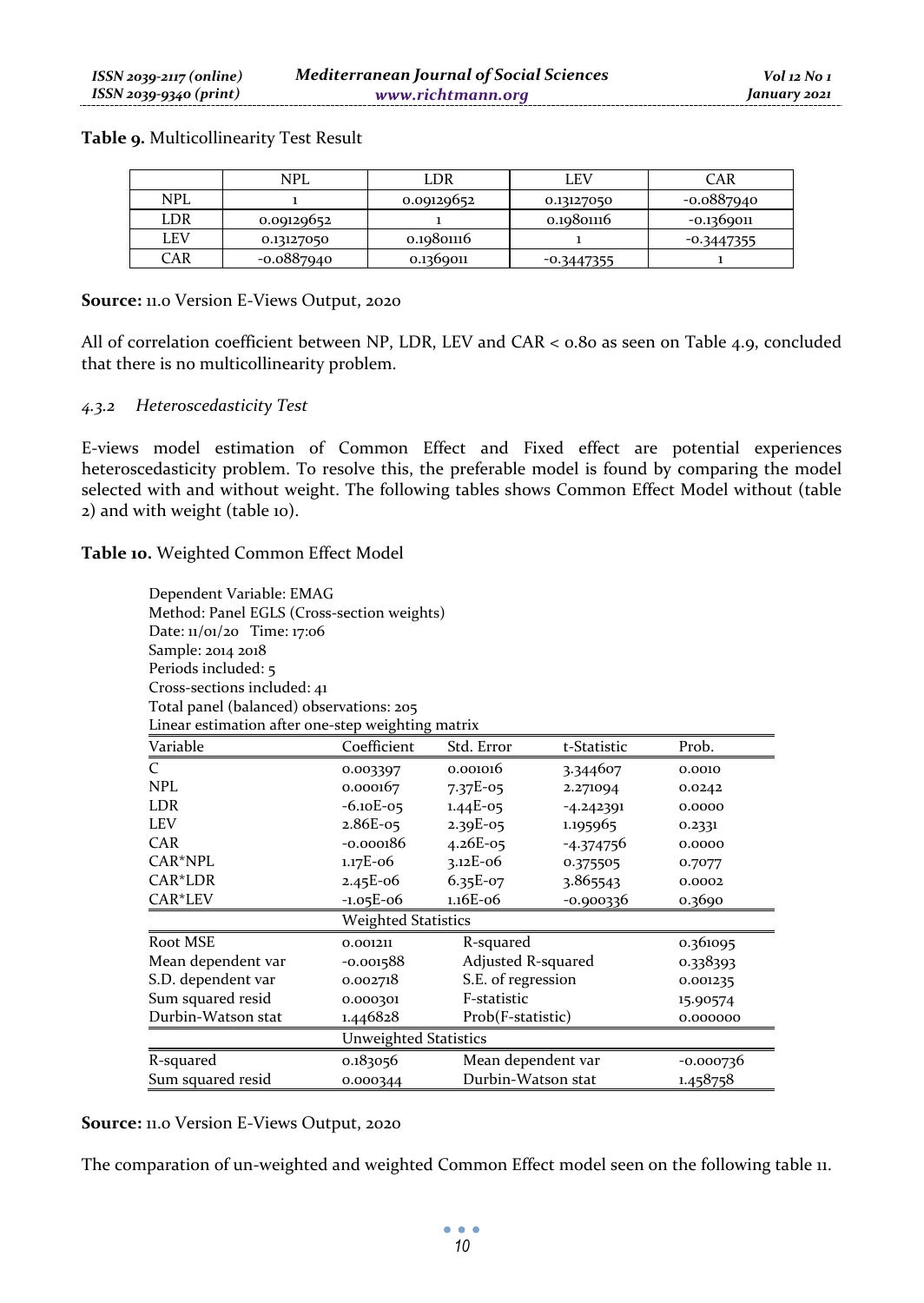| Table 11. Unweighted and Weighted Common Effect Model Comparation |  |  |
|-------------------------------------------------------------------|--|--|
|                                                                   |  |  |

| Parameter               | Unweighted Common Effect | Weighted Common Effect |
|-------------------------|--------------------------|------------------------|
| Statistic t probability | 3 < 0.05                 | 4 < 0.05               |
| R- Squared              | 0.214764                 | 0.361005               |
| Statistic F probability | 0.000000                 | 0.000000               |

#### **Source:** Processed Data, 2020

Based on 3 parameters, the weighted Common Effect Model is preferable than unweighted, therefore the final model selected is weighted Common Effect model as represented on table 10.

### *4.3.3 Autocorrelation Test*

The existence correlation between observation in the form of time series or cross section could be identified by autocorrelation test, and by condition the panel data is characterized by this form, therefore autocorrelation is ignored (Ekananda, M, 2016).

#### *4.4 Hypotheses Test*

Based on model selection formulation, the preferable model in Common Effect Model and further heteroscedasticity test concluded that the weighted is better that unweighted version, therefore the hypotheses test is referred on weighted Common Effect Model as stated on table 4.11.

#### *4.4.1 The Determination Coefficient (Adjusted R2 )*

Table 4.11. states that the Adjusted R2 value of 0,361095 means that all independent variables, Non-Performing Loan (NPL), Liquidity Ratio (LDR), Leverage (LEV), Capital Adequacy Ratio (CAR) and CAR moderates NPL.LDR, LEV are able to describe Earning Management (E-mag) amounting to 36,10%. The value of 36,10% explains that the effect of all independent variables on Earning Management is weak because < 0.50.

#### *4.4.2 The F Statistics Test (simultaneously)*

The F-value of 15.90574 with probability of 0,000000  $< 0.05$ , indicates that all independents variables (NP, LDR, LEV and CAR) collectively affects Earning Management.

#### *4.4.3 The t-test (partial)*

Due to the t-statistics probability value less than 0.05, NPL, LDR, CAR has significant effects on Earning Management while Leverage has not, on the other hand CAR only moderates the relation between LDR and Earning Management.

#### *4.4.4 Multiple linear regression analysis*

The regression equation forms as follows

Earning Management (Y) =  $0.003397 + 0.000167$  (Non-Performing Loan) -  $6.10E-05$  (Loan to Deposit Ratio) + 2.86E-05 (Leverage) – 0.000186 (Capital Adequacy Ratio) +1.17E-06 (Capital Adequacy Ratio X Non-Performing Loan)+ 2.45E-06 (Capital Adequacy Ratio X Loan to Deposit Ratio) -1.05E-06 (Capital Adequacy Ratio X Leverage) + ε.

The explanation of above equation as follows: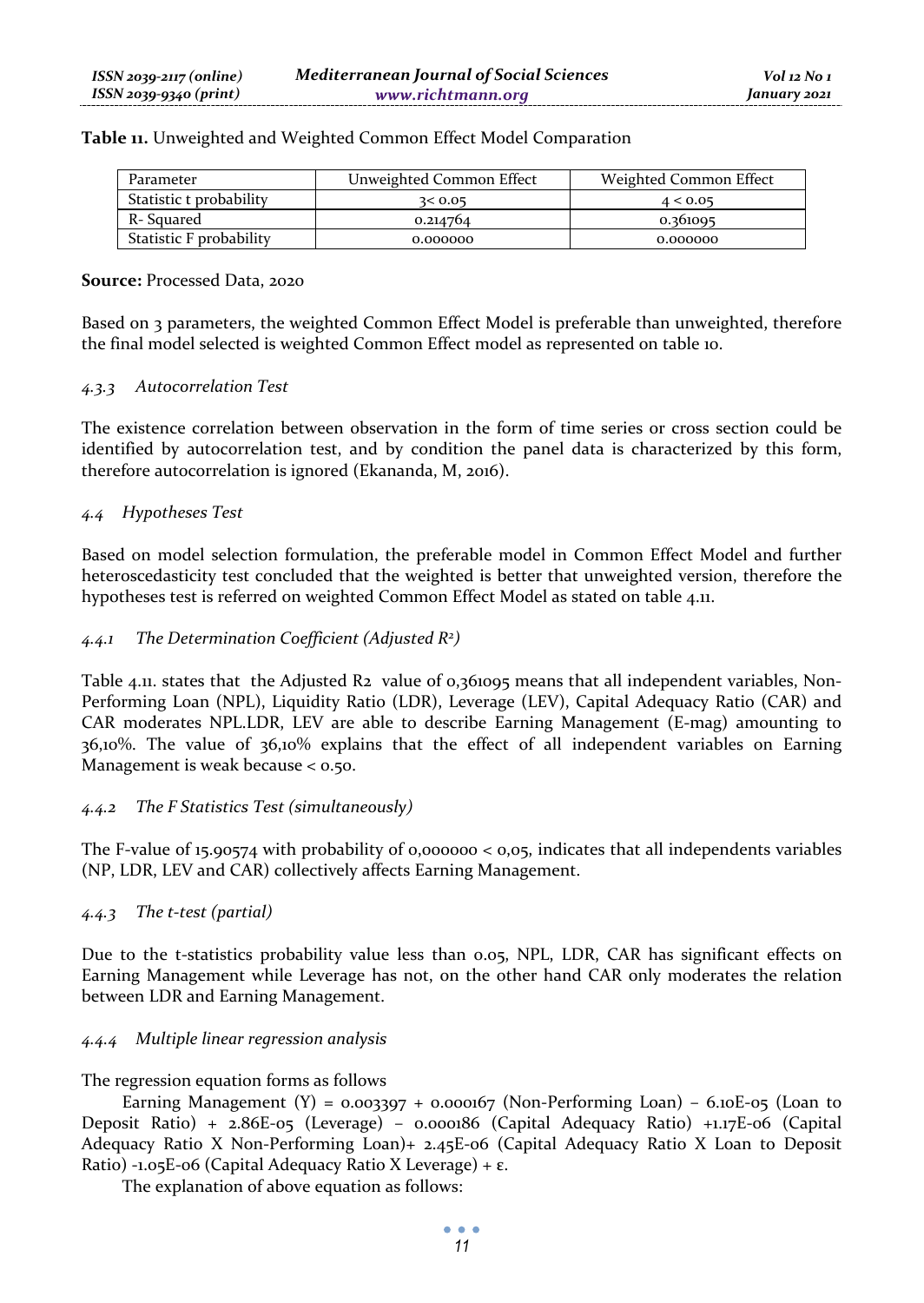| ISSN 2039-2117 (online) | <b>Mediterranean Journal of Social Sciences</b> | Vol 12 No 1  |
|-------------------------|-------------------------------------------------|--------------|
| ISSN 2039-9340 (print)  | www.richtmann.org                               | January 2021 |

The constant value of 0.003397 describes that Earning Management (E-Mag) will be 0.003397, when Non-Performing Loan (NPL), Loan to Deposit Ratio (LDR), Leverage (LEV), Capital Adequacy Ratio (CAR), CAR\*NPL, CAR\*LDR and CAR\*LEV experiences no change.

NPL's coefficient is positive at 0.000167 means that any increase NPL by 1 unit will increase E-Mag by 0.000167 vice versa, given other independent variables constant.

LDR's coefficient is negative at -6.10E-05. This implies that any increase in LDR by 1 unit will decrease E-Mag 6.10E-05 and vice versa given other independent variables is constant.

The value of regression's coefficient of LEV is at  $+2.86E-05$ . This means that any increase in LEV by 1 unit will increase E-Mag by 2.86E-05, given other independent variables is assumed to be constant and vice versa.

The CAR's coefficient is at -0.000186. This implies that given other independent variables assumed constant, any increase of CAR by 1 unit will decrease E-Mag by 0.000186 and vice versa.

The regression coefficient of CAR\*NPL is at + 1.17E-06. This implies that any increase in CAR\*NPL by 1 unit will increase E-Mag by 1.17E-06, given other independent variables assumed constant and vice versa.

The CAR\*LDR coefficient is at  $+2.45E-06$ . This means that when other independent variables assumed constant, any increase of the CAR\*LDR by 1 unit will increase E-Mag by 2.45E-06and vice versa.

The value of regression's coefficient of CAR\*LEV is at-1.05E-06. This states that any increase in CAR\*LEV by 1 unit will decrease E-Mag by 1.05E-06, given other independent variables is constant and vice versa.

#### **Discussion**

The following table serves the hypotheses test result summary.

**Table 12.** Hypotheses Test Result Summary

| No Hypotheses                                                                                      | Result   |
|----------------------------------------------------------------------------------------------------|----------|
| Company Risk affects significantly on Earning Management                                           | Accepted |
| Liquidity affects significantly on Earning Management                                              | Accepted |
| Leverage affects significantly on Earning Management                                               | Rejected |
| Capital Adequacy Ratio affects significantly on Earning Management                                 | Accepted |
| Capital Adequacy Ratio moderates the relation between Company Risk and Earning Management Rejected |          |
| Capital Adequacy Ratio moderates the relation between Liquidity and Earning Management             | Accepted |
| Capital Adequacy Ratio moderates the relation between Leverage and Earning Management              | Rejected |

#### **Source:** Processed Data, 2020

#### *5.1 The effect of Company Risk on Earning Management (E-Mag)*

The statistical result shows that Company Risk proxied by NPL significantly effects on E-Mag. NPL describes the degree of loan that are not well performed which directly caused to the company's income/profit. Therefore NPL's variation will cause profit fluctuates what management must avoid by doing earning management to produce a good information for the investor. At least study by Kamil and Herawati (2016) in line with this result.

### *5.2 The Effect of Liquidity on Earnings Management*

Statistical result explains that Liquidity proxied by Loan to Deposit Ratio (LDR) significantly effects on E-mag) in negative way. It means that there is an opposite behavior between LDR and E-mag, the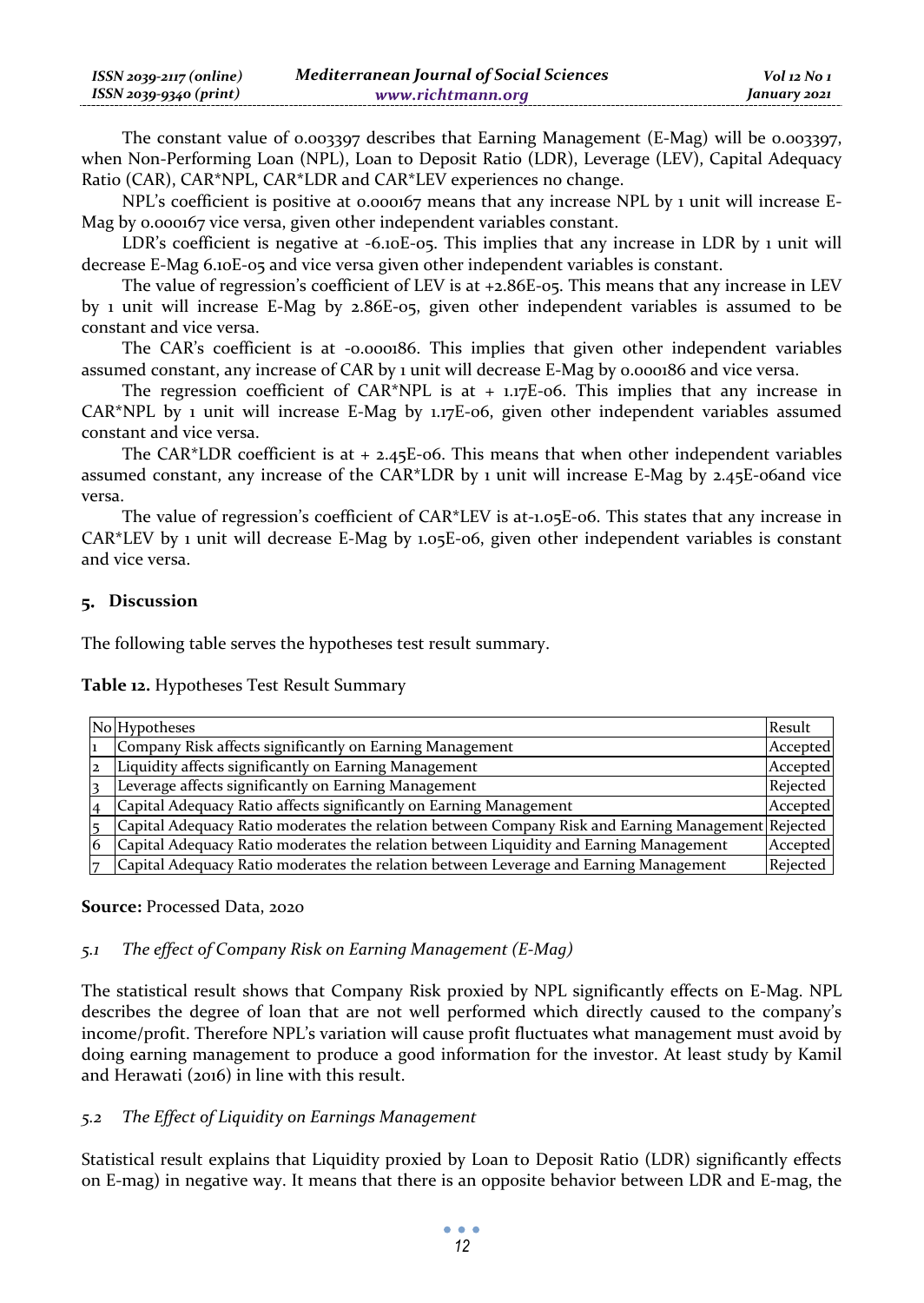| $ISSN 2039-2117 (online)$ | <b>Mediterranean Journal of Social Sciences</b> | Vol 12 No 1  |
|---------------------------|-------------------------------------------------|--------------|
| ISSN 2039-9340 (print)    | www.richtmann.org                               | January 2021 |

higher liquidity the less likely the company to conduct earnings management and vice versa. High liquidity describes the company being able to pay off short-term debt with its current assets so that management does not have to do earnings management to get loans from creditors. Otherwise, low liquidity will drive opposite pattern push management to execute E-Mag. This result in line with studies by Moghaddam & Abbaspour (2017), Sadeghi & Zareie (2015), and Mulyana, et al (2018).

### *5.3 The Effect of Leverage on Earning Management*

The result shows that Leverage (LEV) does not significantly effects Earning Management (E-mag). Leverage indicates the risks faced by companies where the company uses debt to finance operational activities and asset purchases. Companies with high leverage tend to have great risks such as the emergence of interest and the large debt costs that companies must pay. However, this is different from the results of research where leverage with debt to equity ratio indicators has no effect on earnings management and it is also incompatible with the debt (equity) hypothesis in positive accounting theory which states that the larger the ratio of corporate debt to equity the more likely managers are to use accounting methods that can increase profits. The logical reason is because in conducting profit management, the management does not always consider Leverage or it is caused by another reasons.

### *5.4 The effect of Capital Adequacy Ratio (CAR) on Earning Management (E-mag)*

The result shows that CAR significantly affects E-mag in negative way, it means that the impact of CAR on E-mag is in opposite pattern, when CAR increase in positive sign will affect E-mag in negative and vice versa. CAR is a ratio of capital that must be hold by a bank management as a minimum threshold for covering its risk (Idroes and Sugiarto,2006) usually arranged by central bank. According to Bank Indonesia (2013) The capital adequacy ratio is the provision of minimum capital that must be maintained by each bank in a certain proportion of total assets weighted by risk (ATMR) by 8%. Capital Adequacy's variable is the result of the basic capital with total risk-weighted assets (Zedan and Daas, 2017). The reason of CAR formed is for facing the bank risk, therefore CAR affects risk, affects E-mag caused E-mag is a strategy in managing earning variation or earning risk. This result in line with studies by Agnemas et al (2019), Yuliyandra et al (2019), Domenico and Iftekhar (2013), Abdolkarim and Narges (2017).

*5.5 Capital Adequacy Ratio (CAR) moderates the relation between Non-Performing Loan (NPL) and Earning Management* 

Statistics result shows that CAR does not moderates the relation between NPL and E-Mag, it means CAR could not strengthen or weaken the relation between NPL and E-Mag.

*5.6 Capital Adequacy Ratio (CAR) moderates the relation between Loan to Deposit Ratio (LDR) and Earning Management (E-Mag).* 

The result appears that CAR moderates the relation between LDR and E-Mag, it means CAR could strengthen or weaken the relation between LDR and E-Mag.

*5.7 Capital Adequacy Ratio (CAR) moderates the relation between Leverage (LEV) and Earning Management (E-Mag).* 

Statistic result states that CAR does not moderate the relation between LEV and E-Mag, it means CAR could not strengthen or weaken the relation between LEV and E-Mag.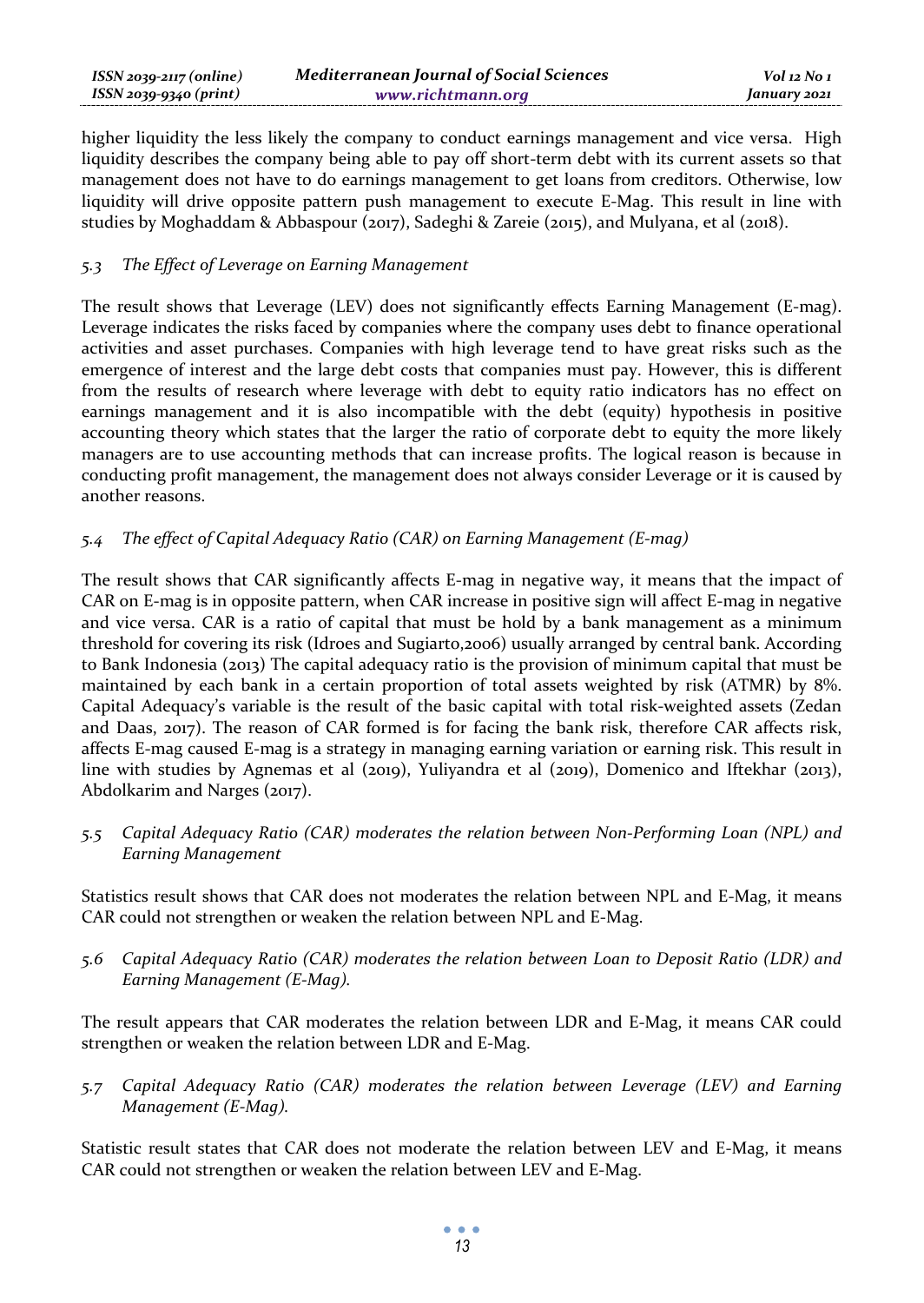#### **Conclussion and Suggestion**

Simultaneously, all independent variables represented by NPL, LDR, LEV AND CAR weakly affect Earning Management, but from these variables partially, NPL, LDR and CAR significant effect on Earning Management, but LEV does not affect. Furthermore, CAR moderates the relation between LDR and Earning Management. This study implies that due to weakly impact, banking management must reobserve the role of Company Risk, Liquidity, Leverage and Capital Adequacy Ratio in executing Earning Management.

Considering that all independent variables, that is NPL, LDR, LEV, CAR weakly affect Earning Management, hence it is suggested to further researcher to re-observe the effect of these variables to Earning Management to find a better result about Earning Management determinant by replace with other variables.

#### **References**

- Abdolkarim Moghaddam1 & Narges Abbaspour, 2017. The Effect of Leverage and Liquidity Ratios on Earnings Management and Capital of Banks Listed on the Tehran Stock Exchange. International Review of Management and Marketing, 7(4), 99-107.
- Agnemas Yusoep Islami & Jacquline Tham & S. M. Ferdous Azam & Eddy Yusuf & Albattat Ahmad, 2019. The Analysis of Factors Influencing Earning Management of Conventional Private Banking in Indonesia. *The Journal of Social Sciences Research, Academic Research Publishing Group, vol. 5(4), pages 912-917*. DOI: 10.32861/jssr.54.1247.1252
- Bank Indonesia. (2011). Penilaian Tingkat Kesehatan Bank. Surat Edaran Bank Indonesia No. 13/24/DPNP Tanggal 25 Oktober 2011.
- Bank Indonesia. (2013). Kewajiban Penyediaan Modal Minimum Bank Umum. Peraturan Bank Indonesia No 15/12/PBI/2013.
- Bank Indonesia. (2015). Giro Wajib Minimum Bank Umum Dalam Rupiah dan Valuta Asing Bagi Bank Umum Konvensional. Peraturan Bank Indonesia No. 17/11/PBI/2015.
- Berk, Jonathan; DeMarzo, Peter (2011). Corporate Finance, second edition, Stanford University, Pearson International, USA
- Brigham, Eugene F; Houston, Joel F.(2014). *Fundamental of Financial Management*, University of Florida, Thomson Southwestern, USA
- Cuong, N.T., & Ha, N.T. (2018). Influence of Financial Ratios on Earnings Management: Evidence from Vietnam Stock Exchange Market. Journal of Insurance and Financial Management, 4(1), 57-77.
- Dang, N.H., Hoang, T. Viet Ha., Tran, M.D. (2017). Factors Affecting Earning Management: The Case of Listed Firm in Vietnam. *International Journal of Economic Research, 14* (20), 117-134.
- Domenico Curcio & Iftekhar Hasan, 2013. Earnings and Capital-Management and Signaling: The Use of Loan-Loss Provisions by European Banks. • European Journal of Finance 21(1). DOI: 10.1080/1351847X.2012.762408
- Friscilia & Lukman, H. (2015). Analisis Faktor-Faktor Yang Mempengaruhi Praktik Manajemen Laba Pada Industri Perbankan Di Indonesia. *Jurnal Akuntansi, 19* (1), 79-92.
- Gombola, M.J., Fang Ho, A Y. Chuan Huang, C. (2015). The Effect of *Leverage* and Liquidity Oon Earnings and Capital Management: Evidence from U.S Commercial Bank. *International Review of Economics and Finance, 43* (1), 35-38. **DOI:** 10.1016/j.iref.2015.10.030
- Idroes, F.N., & Sugiarto. (2006*). Manajemen Risiko Perbankan: Dalam Konteks Kesepakatan Basel dan Peraturan Bank Indonesia*. Yogyakarta: Graha Ilmu.
- Indracahya, Erik. (2017). Pengaruh Elemen *Good Corporate Governance, Leverage*, Umur Perusahaan, Ukuran Perusahaan Dan Profitabilitas Terhadap Manajemen Laba. Tesis: Universitas Mercubuana.
- Kasmir. (2010). *Analisis Laporan Keuangan*. Depok. Rajawali Pers
- Kamil, F.G., & Herawati, S.D. (2016). Pengaruh Rasio Camel Terhadap Praktik Manajemen Laba Di Bank Umum Syariah. *Jurnal Akuntansi Bisnis dan Ekonomi, 2* (1), 347-360.
- Kartika Sari., & Astuti, D. D. (2015). Faktor Yang Mempengaruhi Manajamen Laba Pada Sektor Perbankan Indonesia. *Journal of Business and Banking, 5* (1), 95-112.
- Krisna, Y, 2008. Faktor-Faktor yang Mempengaruhi Capital Adequacy Ratio. Tesis. Program Pasca Sarjana Universitas Diponegoro Semarang. Retrieved from https://core.ac.uk/download/pdf/11717061.pdf